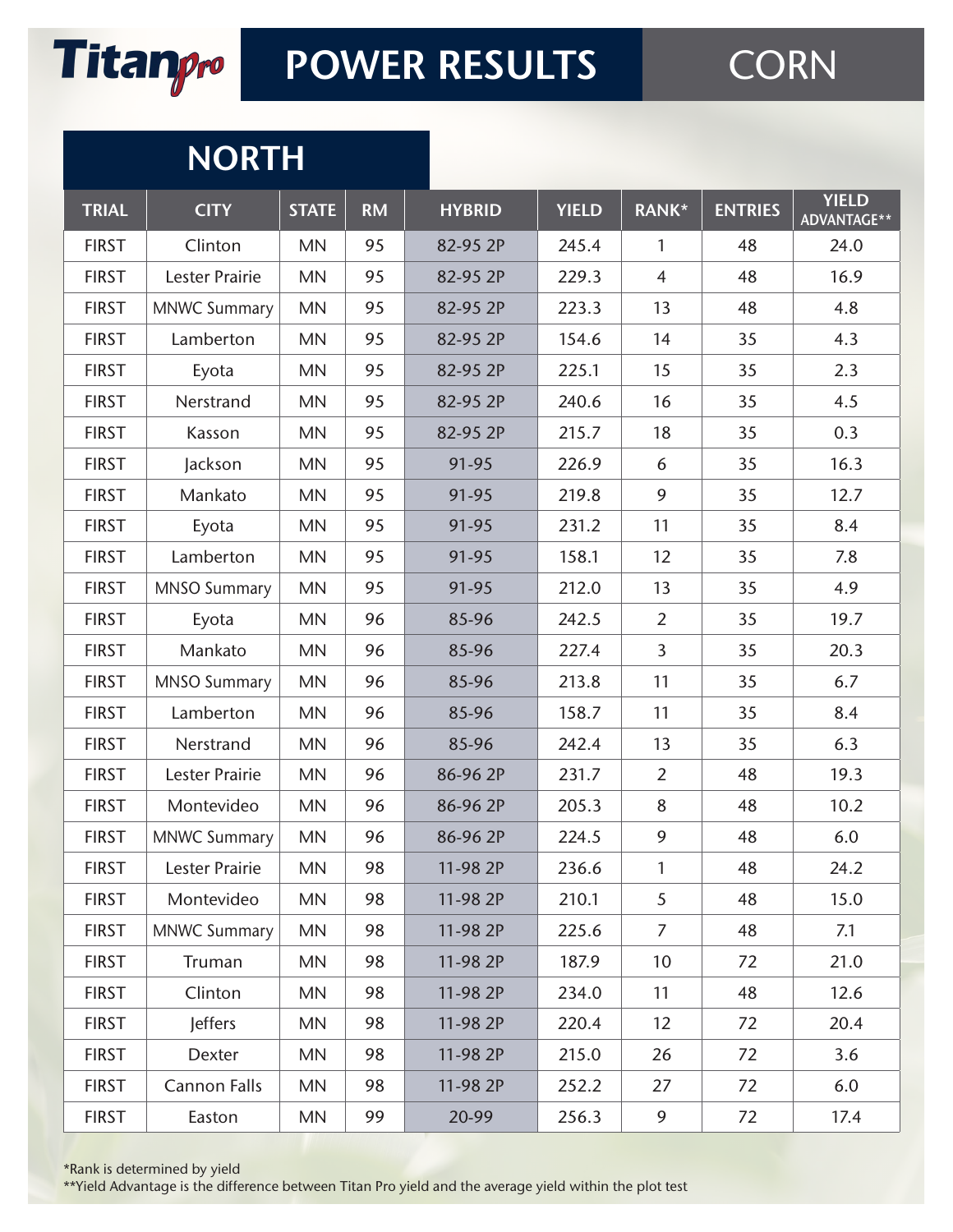

# **CORN**

#### **NORTH**

| <b>TRIAL</b> | <b>CITY</b>         | <b>STATE</b> | <b>RM</b> | <b>HYBRID</b> | <b>YIELD</b> | RANK*          | <b>ENTRIES</b> | <b>YIELD</b><br>ADVANTAGE** |
|--------------|---------------------|--------------|-----------|---------------|--------------|----------------|----------------|-----------------------------|
| <b>FIRST</b> | <b>Jeffers</b>      | <b>MN</b>    | 99        | 20-99         | 221.7        | 11             | 72             | 21.7                        |
| <b>FIRST</b> | Mankato             | <b>MN</b>    | 99        | 20-99         | 209.4        | 25             | 72             | 5.1                         |
| <b>FIRST</b> | <b>MNSW Summary</b> | <b>MN</b>    | 99        | 20-99         | 204.2        | 30             | 72             | 1.0                         |
| <b>FIRST</b> | <b>Brooten</b>      | <b>MN</b>    | 99        | 92-99 2P      | 255.2        | 12             | 46             | 10.5                        |
| <b>FIRST</b> | Kerkhoven           | <b>MN</b>    | 99        | 92-99 2P      | 213.2        | 13             | 46             | 9.2                         |
| <b>FIRST</b> | Kasson              | <b>MN</b>    | 99        | 92-99 2P      | 251.8        | 17             | 72             | 9.7                         |
| <b>FIRST</b> | Clinton             | <b>MN</b>    | 99        | 92-99 2P      | 223.0        | 17             | 46             | 6.3                         |
| <b>FIRST</b> | New Richland        | <b>MN</b>    | 99        | 92-99 2P      | 221.8        | 18             | 72             | 11.3                        |
| <b>FIRST</b> | <b>MNWC Summary</b> | <b>MN</b>    | 99        | 92-99 2P      | 213.5        | 19             | 46             | 3.1                         |
| <b>FIRST</b> | Montevideo          | <b>MN</b>    | 100       | 16-00 5222    | 192.3        | 17             | 46             | 7.2                         |
| <b>FIRST</b> | Clinton             | <b>MN</b>    | 100       | 22-00 2P      | 236.5        | $\overline{4}$ | 46             | 19.8                        |
| <b>FIRST</b> | Kerkhoven           | <b>MN</b>    | 100       | 22-00 2P      | 217.9        | 6              | 46             | 13.9                        |
| <b>FIRST</b> | <b>MNWC Summary</b> | <b>MN</b>    | 100       | 22-00 2P      | 221.2        | $\overline{7}$ | 46             | 10.8                        |
| <b>FIRST</b> | <b>Brooten</b>      | <b>MN</b>    | 100       | 22-00 2P      | 258.5        | 10             | 46             | 13.8                        |
| <b>FIRST</b> | New Richland        | <b>MN</b>    | 100       | 22-00 2P      | 227.4        | 10             | 72             | 16.9                        |
| <b>FIRST</b> | Kasson              | <b>MN</b>    | 100       | 22-00 2P      | 253.0        | 13             | 72             | 10.9                        |
| <b>FIRST</b> | Montevideo          | <b>MN</b>    | 100       | 22-00 2P      | 194.8        | 13             | 46             | 9.7                         |
| <b>FIRST</b> | <b>Cannon Falls</b> | <b>MN</b>    | 100       | 22-00 2P      | 257.0        | 15             | 72             | 10.8                        |
| <b>FIRST</b> | Jeffers             | <b>MN</b>    | 100       | 22-00 2P      | 213.2        | 20             | 72             | 13.2                        |
| <b>FIRST</b> | <b>MNSE Summary</b> | <b>MN</b>    | 100       | 22-00 2P      | 235.7        | 22             | 72             | 6.3                         |
| <b>FIRST</b> | Easton              | MN           | 100       | 22-00 2P      | 245.8        | 24             | 72             | 6.9                         |
| <b>FIRST</b> | Nerstrand           | <b>MN</b>    | 100       | 22-00 2P      | 238.6        | 27             | 72             | 5.8                         |
| <b>FIRST</b> | Truman              | <b>MN</b>    | 100       | 22-00 2P      | 169.4        | 30             | 72             | 2.5                         |
| <b>FIRST</b> | Mankato             | <b>MN</b>    | 100       | 26-00         | 239.3        | $\overline{3}$ | 72             | 35.0                        |
| <b>FIRST</b> | Nerstrand           | <b>MN</b>    | 100       | 26-00         | 262.9        | $\overline{4}$ | 72             | 30.1                        |
| <b>FIRST</b> | Truman              | <b>MN</b>    | 100       | 26-00         | 193.2        | $\overline{7}$ | 72             | 26.3                        |
| <b>FIRST</b> | Easton              | <b>MN</b>    | 100       | 26-00         | 258.5        | 8              | 72             | 19.6                        |
| <b>FIRST</b> | Jackson             | <b>MN</b>    | 100       | 26-00         | 248.8        | 11             | 72             | 18.0                        |
| <b>FIRST</b> | <b>MNSW Summary</b> | <b>MN</b>    | 100       | 26-00         | 212.2        | 17             | 72             | 9.0                         |
| <b>FIRST</b> | <b>MNSE Summary</b> | <b>MN</b>    | 100       | 26-00         | 235.1        | 23             | 72             | 5.7                         |

\*Rank is determined by yield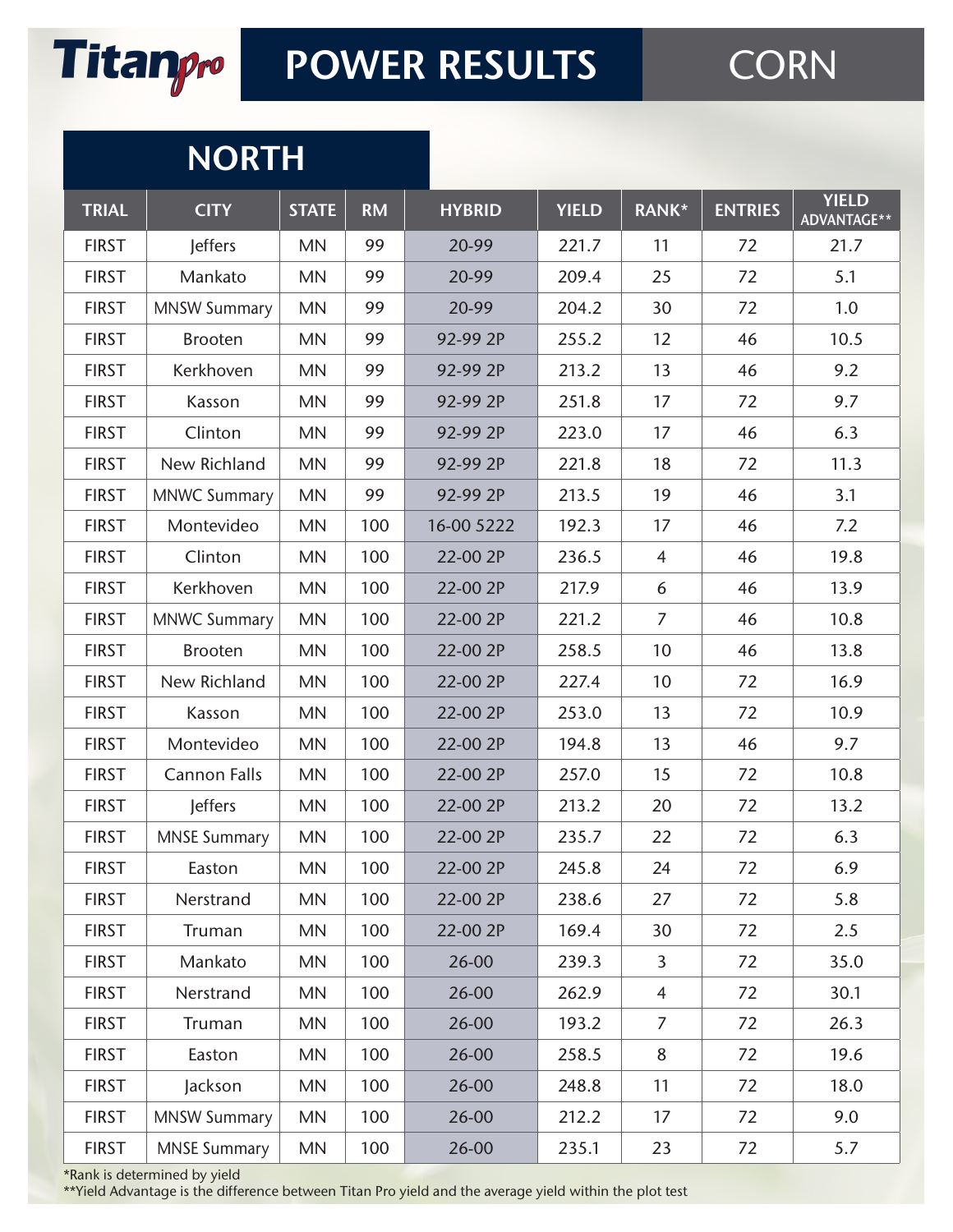

#### **NORTH**

| <b>TRIAL</b> | <b>CITY</b>         | <b>STATE</b> | <b>RM</b> | <b>HYBRID</b> | <b>YIELD</b> | RANK*          | <b>ENTRIES</b> | <b>YIELD</b><br>ADVANTAGE** |
|--------------|---------------------|--------------|-----------|---------------|--------------|----------------|----------------|-----------------------------|
| <b>FIRST</b> | Lamberton           | <b>MN</b>    | 100       | 26-00         | 186.1        | 27             | 72             | 7.9                         |
| <b>FIRST</b> | Eyota               | <b>MN</b>    | 100       | 26-00         | 237.5        | 29             | 72             | 3.7                         |
| <b>FIRST</b> | <b>Cannon Falls</b> | <b>MN</b>    | 100       | 26-00         | 250.5        | 30             | 72             | 4.3                         |
| <b>FIRST</b> | Nerstrand           | <b>MN</b>    | 101       | 84-01         | 273.6        | $\mathbf{1}$   | 72             | 40.8                        |
| <b>FIRST</b> | <b>MNSE Summary</b> | <b>MN</b>    | 101       | 84-01         | 252.0        | 1              | 72             | 22.6                        |
| <b>FIRST</b> | Mankato             | <b>MN</b>    | 101       | 84-01         | 244.6        | 1              | 72             | 40.3                        |
| <b>FIRST</b> | <b>MNSW Summary</b> | <b>MN</b>    | 101       | 84-01         | 227.7        | 1              | 72             | 24.5                        |
| <b>FIRST</b> | <b>Cannon Falls</b> | <b>MN</b>    | 101       | 84-01         | 275.5        | $\overline{3}$ | 72             | 29.3                        |
| <b>FIRST</b> | Eyota               | <b>MN</b>    | 101       | 84-01         | 254.9        | $\overline{4}$ | 72             | 21.1                        |
| <b>FIRST</b> | Easton              | <b>MN</b>    | 101       | 84-01         | 261.2        | 6              | 72             | 22.3                        |
| <b>FIRST</b> | Dexter              | <b>MN</b>    | 101       | 84-01         | 235.0        | 6              | 72             | 23.6                        |
| <b>FIRST</b> | Truman              | <b>MN</b>    | 101       | 84-01         | 196.8        | 6              | 72             | 29.9                        |
| <b>FIRST</b> | <b>Jeffers</b>      | <b>MN</b>    | 101       | 84-01         | 222.2        | 10             | 72             | 22.2                        |
| <b>FIRST</b> | Jackson             | MN           | 101       | 84-01         | 245.9        | 15             | 72             | 15.1                        |
| <b>FIRST</b> | Lamberton           | <b>MN</b>    | 101       | 84-01         | 195.7        | 16             | 72             | 17.5                        |
| <b>FIRST</b> | New Richland        | <b>MN</b>    | 101       | 84-01         | 222.3        | 17             | 72             | 11.8                        |
| <b>FIRST</b> | Kasson              | <b>MN</b>    | 101       | 84-01         | 250.8        | 21             | 72             | 8.7                         |
| <b>FIRST</b> | <b>Cannon Falls</b> | <b>MN</b>    | 103       | 26-03 5222    | 257.5        | 19             | 58             | 15.4                        |
| <b>FIRST</b> | Eyota               | <b>MN</b>    | 103       | 26-03 5222    | 245.4        | 25             | 58             | 5.2                         |
| <b>FIRST</b> | Easton              | <b>MN</b>    | 103       | 26-03 5222    | 237.2        | 27             | 69             | 5.9                         |
| <b>FIRST</b> | Truman              | MN           | 103       | 84-03 2P      | 208.3        | 6              | 69             | 23.5                        |
| <b>FIRST</b> | Dexter              | <b>MN</b>    | 103       | 84-03 2P      | 244.0        | 14             | 58             | 13.2                        |
| <b>FIRST</b> | <b>MNSE Summary</b> | <b>MN</b>    | 103       | 84-03 2P      | 243.8        | 27             | 58             | 1.3                         |
| <b>FIRST</b> | <b>Cannon Falls</b> | <b>MN</b>    | 103       | 84-03 2P      | 252.5        | 28             | 58             | 10.4                        |
| <b>FIRST</b> | Kasson              | <b>MN</b>    | 104       | 24-04         | 279.6        | 9              | 58             | 20.4                        |
| <b>FIRST</b> | Nerstrand           | <b>MN</b>    | 104       | 24-04         | 260.2        | 9              | 58             | 18.6                        |
| <b>FIRST</b> | Easton              | <b>MN</b>    | 104       | 24-04         | 249.2        | 9              | 69             | 17.9                        |
| <b>FIRST</b> | Mankato             | <b>MN</b>    | 104       | 24-04         | 239.0        | 9              | 69             | 22.5                        |
| <b>FIRST</b> | New Richland        | <b>MN</b>    | 104       | 24-04         | 256.7        | 11             | 58             | 15.1                        |

\*Rank is determined by yield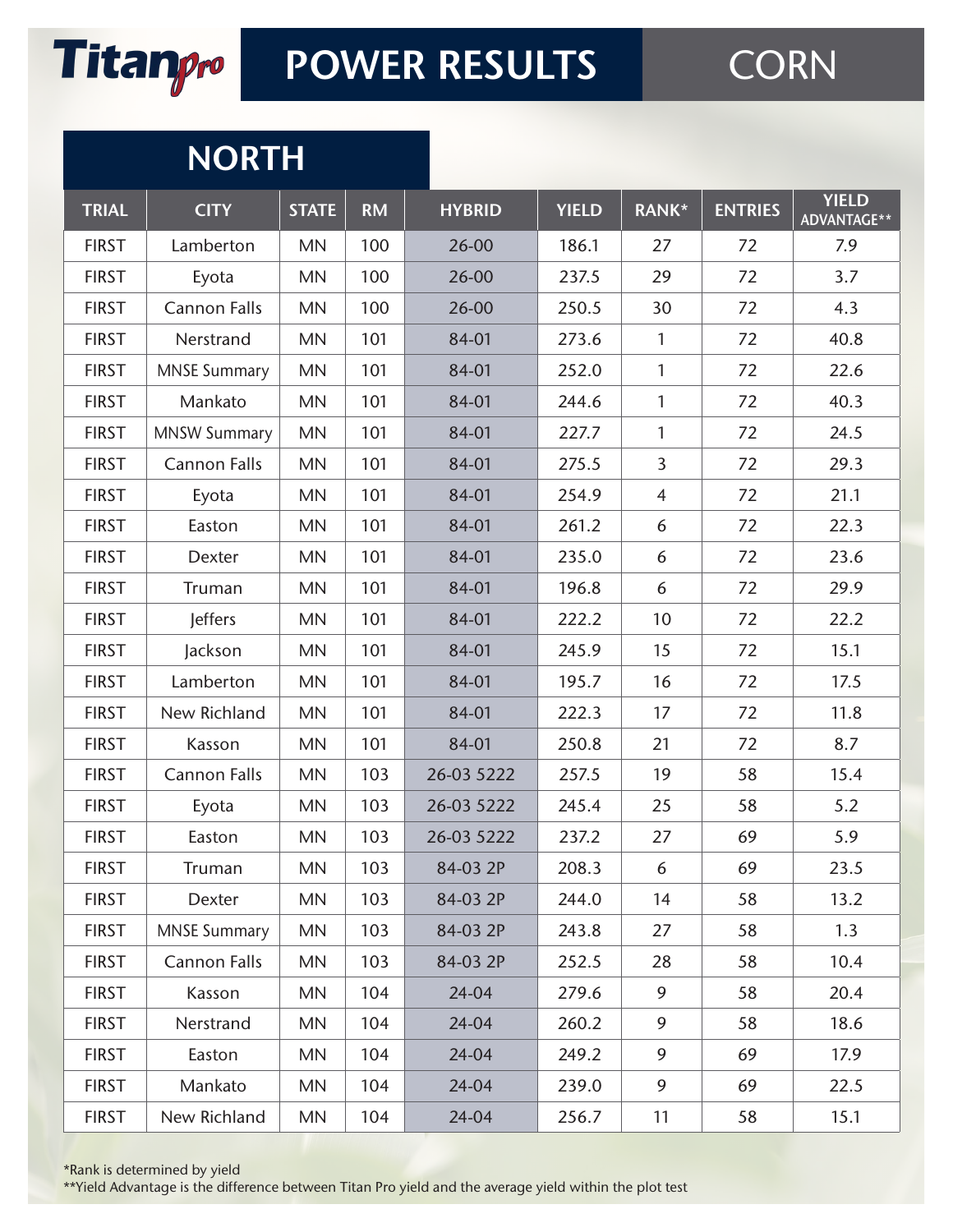

# **CORN**

#### **NORTH**

| <b>TRIAL</b> | <b>CITY</b>         | <b>STATE</b> | <b>RM</b> | <b>HYBRID</b> | <b>YIELD</b> | <b>RANK*</b>    | <b>ENTRIES</b> | <b>YIELD</b><br>ADVANTAGE** |
|--------------|---------------------|--------------|-----------|---------------|--------------|-----------------|----------------|-----------------------------|
| <b>FIRST</b> | <b>MNSE Summary</b> | <b>MN</b>    | 104       | 24-04         | 251.8        | 15              | 58             | 9.3                         |
| <b>FIRST</b> | <b>MNSW Summary</b> | MN           | 104       | 24-04         | 218.9        | 16              | 69             | 9.3                         |
| <b>FIRST</b> | Eyota               | <b>MN</b>    | 104       | 24-04         | 248.0        | 22              | 58             | 7.8                         |
| <b>FIRST</b> | <b>Jeffers</b>      | <b>MN</b>    | 104       | 24-04         | 226.8        | 22              | 69             | 14.9                        |
| <b>FIRST</b> | Truman              | <b>MN</b>    | 104       | 24-04         | 193.5        | 24              | 69             | 8.7                         |
| <b>FIRST</b> | Dexter              | <b>MN</b>    | 104       | 24-04         | 232.5        | 26              | 58             | 1.7                         |
| <b>FIRST</b> | Lamberton           | <b>MN</b>    | 104       | 24-04         | 188.6        | 29              | 69             | 4.7                         |
| <b>FIRST</b> | Lamberton           | MN           | 104       | 82-04 2P      | 203.5        | 10              | 69             | 19.6                        |
| <b>FIRST</b> | Easton              | <b>MN</b>    | 104       | 82-04 2P      | 243.4        | 17              | 69             | 12.1                        |
| <b>FIRST</b> | <b>MNSW Summary</b> | <b>MN</b>    | 104       | 82-04 2P      | 216.6        | 20              | 69             | 7.0                         |
| <b>FIRST</b> | Truman              | <b>MN</b>    | 104       | 82-04 2P      | 191.3        | 26              | 69             | 6.5                         |
| <b>FIRST</b> | Jackson             | <b>MN</b>    | 104       | 82-04 2P      | 236.5        | 29              | 69             | 7.4                         |
| <b>FIRST</b> | Easton              | <b>MN</b>    | 105       | 20-05         | 241.5        | 20              | 69             | 10.2                        |
| <b>FIRST</b> | Bath                | SD           | 95        | 92-95 2P      | 245.9        | 12              | 45             | 10.1                        |
| <b>FIRST</b> | Clear Lake          | SD           | 95        | 82-95 2P      | 195.5        | 17              | 45             | 5.0                         |
| <b>FIRST</b> | Mansfield           | SD           | 98        | 11-98 2P      | 275.7        | $\mathbf{1}$    | 63             | 35.5                        |
| <b>FIRST</b> | Clear Lake          | SD           | 98        | 11-98 2P      | 219.3        | 5               | 63             | 13.0                        |
| <b>FIRST</b> | <b>SDNE Summary</b> | SD           | 98        | 11-98 2P      | 218.4        | 9               | 63             | 8.5                         |
| <b>FIRST</b> | Webster             | SD           | 98        | 11-98 2P      | 180.0        | 22              | 63             | 11.9                        |
| <b>FIRST</b> | Watertown           | SD           | 98        | 11-98 2P      | 193.2        | 29              | 63             | 3.0                         |
| <b>FIRST</b> | <b>Dell Rapids</b>  | SD           | 99        | 92-99 2P      | 263.4        | $\overline{2}$  | 60             | 15.5                        |
| <b>FIRST</b> | Salem               | SD           | 99        | 92-99 2P      | 227.4        | 6               | 60             | 27.5                        |
| <b>FIRST</b> | <b>SDSE Summary</b> | <b>SD</b>    | 99        | 92-99 2P      | 195.3        | 28              | 60             | 1.5                         |
| <b>FIRST</b> | Bath                | SD           | 100       | 22-00 2P      | 260.4        | $\overline{4}$  | 63             | 27.4                        |
| <b>FIRST</b> | <b>SDNE Summary</b> | <b>SD</b>    | 100       | 22-00 2P      | 221.0        | 6               | 63             | 11.1                        |
| <b>FIRST</b> | Webster             | <b>SD</b>    | 100       | 22-00 2P      | 192.8        | $\overline{7}$  | 63             | 24.7                        |
| <b>FIRST</b> | Clear Lake          | <b>SD</b>    | 100       | 22-00 2P      | 216.8        | 10 <sup>°</sup> | 63             | 10.5                        |
| <b>FIRST</b> | Watertown           | <b>SD</b>    | 100       | 22-00 2P      | 194.7        | 22              | 63             | 4.5                         |
| <b>FIRST</b> | Mansfield           | SD           | 100       | 16-00 5222    | 254.1        | 8               | 63             | 13.9                        |

\*Rank is determined by yield